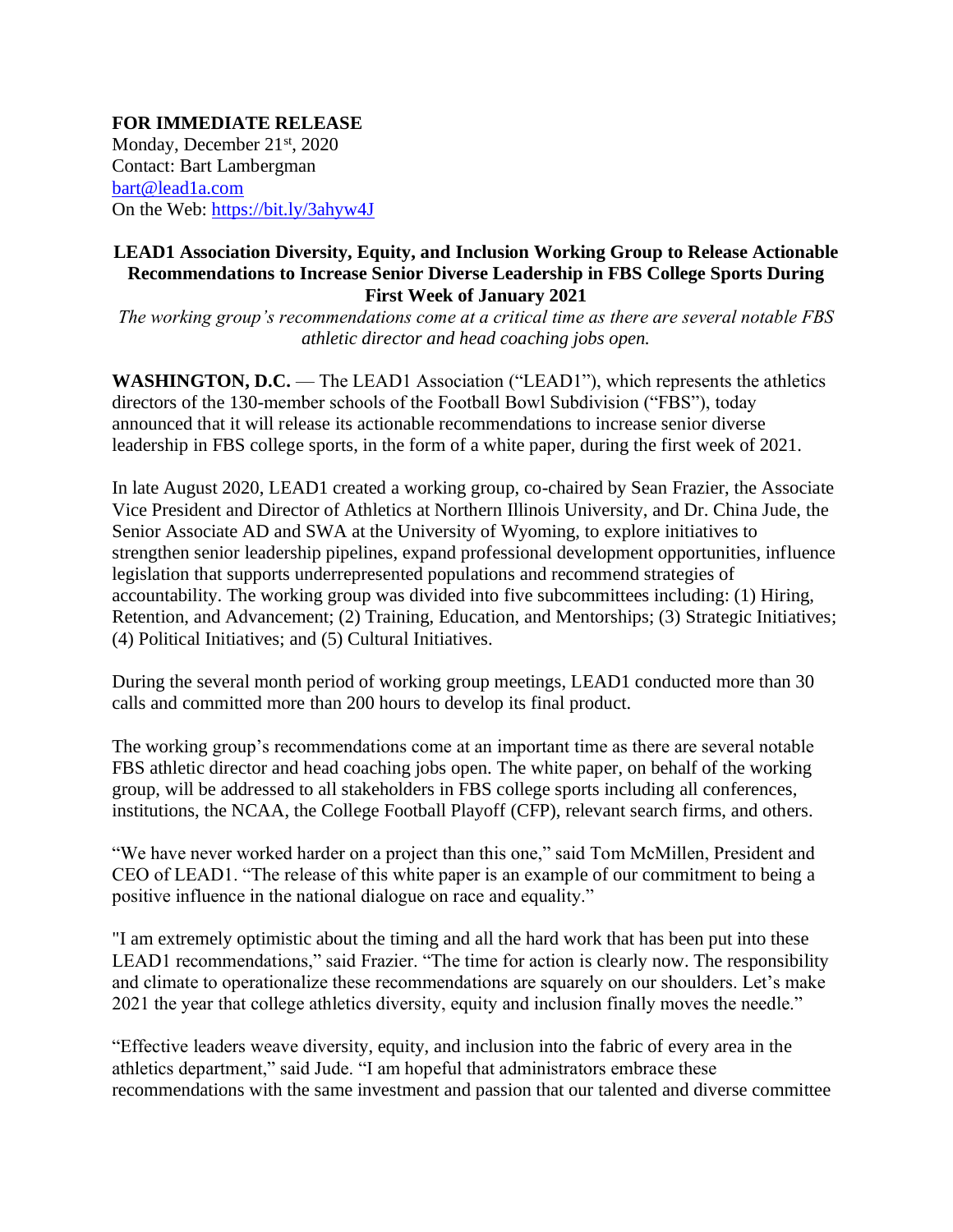members worked tirelessly to create. Now is the time to turn position statements into policies and action for change. Let's shatter the status quo and become change agents in creating a more inclusive culture."

| <b>Working Group Roster</b>  |                                 |
|------------------------------|---------------------------------|
| Name                         | Institution                     |
| Sean T. Frazier (Co-Chair)   | Northern Illinois University    |
| China Jude (Co-Chair)        | University of Wyoming           |
| Amanda Ekabutr               | University of Massachusetts     |
| Angie Torain                 | University of Notre Dame        |
| <b>Brandi Stuart</b>         | University of Central Florida   |
| <b>Brandon Bradley</b>       | <b>Brigham Young University</b> |
| <b>Broderick Binns</b>       | University of Iowa              |
| Daniel Garcia                | University of Texas at El Paso  |
| Dr. Charles Small            | Iowa State University           |
| <b>Eddie Nunez</b>           | University of New Mexico        |
| Fumi Kimura                  | University of Pittsburgh        |
| <b>James Hall</b>            | New Mexico State University     |
| Jerlando Jackson             | University of Wisconsin-Madison |
| Joe Karlgaard                | <b>Rice University</b>          |
| Katie Schilling              | Kent State University           |
| <b>Kelcey Roegiers</b>       | Georgia State University        |
| Kenneth Miles (posthumously) | University of Michigan          |
| Kevin White                  | Northwestern University         |
| Kristen Brown                | Texas A&M University            |
| Marlon Dechausay             | University of Memphis           |
| Marquita Armstead            | University of South Florida     |
| Monique Holland              | <b>Auburn University</b>        |
| Natasha Oakes                | University of North Texas       |
| Ragean Hill                  | <b>UNC</b> Charlotte            |
| Randale L. Richmond          | Old Dominion University         |
| Renae Myles Payne            | University of Miami             |
| Ted White                    | University of Virginia          |
| <b>Terry Prentice</b>        | University of Kansas            |
| <b>Tiffini Grimes</b>        | University of Alabama           |
| <b>Tracy Shoemake</b>        | <b>Texas State University</b>   |
| <b>Troy Austin</b>           | Duke University                 |
| <b>Wendy Smooth</b>          | Ohio State University           |